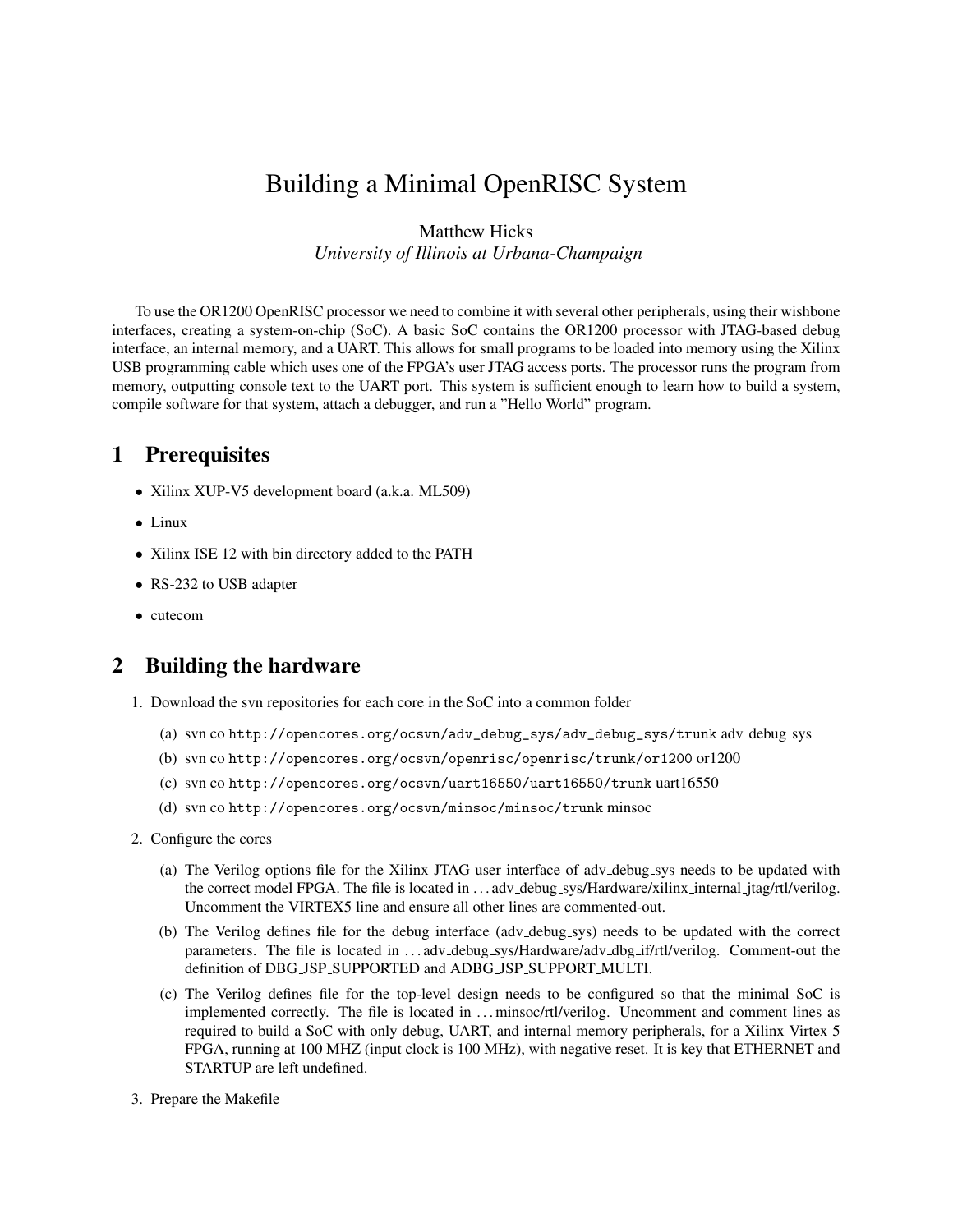- (a) Copy the Makefile to the directory where all the svn repos of the cores were checked-out into
- (b) Copy the Makefile support files (.prj and .xst) folder buildSupport to the directory where all svn repos were checked-out into
- (c) Update the ROOT directory in Makefile to the path of the core repo containing directory
- 4. Verify the existence or create a constraints (.ucf) file for your development board in . . . minsoc/backend
- 5. Copy the blackBoxes folder to the folder where the cores are checked-out into
	- (a) In order to reduce synthesis times and keep the system more modular, this project synthesizes each core separately, then connects the resulting netlists together, at the top level, using a WISHBONE compliant bus. To do this, the top level treats each core as a black box during synthesis. This requires an empty, interface only version of each core's top-level design file. The blackBoxes folder contains an interface version of the UART, OR1200, and debug cores.
	- (b) Adding other peripherals to the SoC requires creating an interface version of that peripheral's top level file and then adding it to the blackBoxes folder. To do this, remove all logic from the peripheral's top-level HDL file, keeping only the input/output description.
- 6. make all synthesizes, translates, maps, places and routes, then generates a bitstream for the SoC
	- (a) make help provides more information about other make targets
- 7. Problems
	- (a) Missing Verilog files due to core designer adding or removing files from the design
	- (b) Change in Xilinx command line tools accepted switches

### 3 Programming the FPGA

Make sure that the FPGA is configured to load configuration data from JTAG and use Xilinx's Impact tool to load the bit file (minsoc.bit) onto the FPGA.

#### 4 Installing or1ksim, the OpenRISC Simulator

or1ksim is an instruction-level simulator for the OpenRISC platform. It is capable of booting Linux and running bare metal programs. or1ksim is required for building the OpenRISC GCC toolchain from source.

- 1. svn co http://opencores.org/ocsvn/openrisc/openrisc/trunk/or1ksim or1ksim
- 2. mkdir or1ksimbuild
- 3. cd or1ksimbuild
- 4. ../or1ksim/configure --target=or32-elf --prefix=/opt/or1ksim
- 5. make all
- 6. sudo make install
- 7. cd ..
- 8. rm -rf or1ksimbuild
- 9. Add /opt/or1ksim/bin to your PATH variable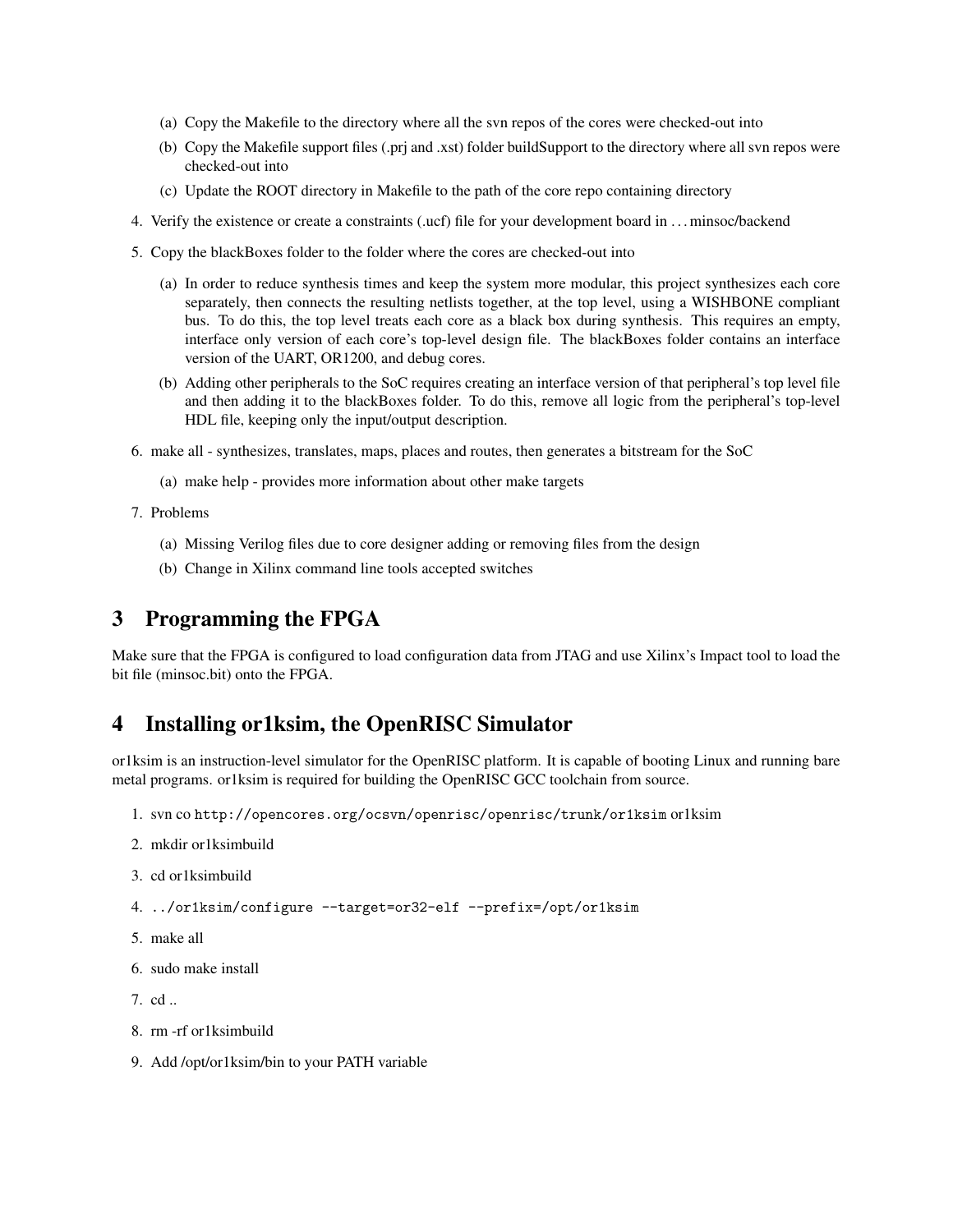#### 5 Install the OpenRISC GCC Toolchain

- 1. Checkout the toolchain source svn co http://opencores.org/ocsvn/openrisc/openrisc/trunk/ gnu-src orGNU
- 2. Verify that the entire repository was transfered using "svn update"
- 3. Libraries required for building the toolchain
	- (a) build essential
	- (b) make
	- (c) gcc
	- (d) g++
	- (e) flex
	- (f) bison
	- (g) patch
	- (h) texinfo
	- (i) libncurses-dev
	- (j) libmpfr-dev
	- (k) libgmp3-dev
	- (l) libmpc-dev
	- (m) libzip-dev
- 4. Download C library and Linux kernel sources
	- (a) Verify git is installed
	- (b) cd orGNU
	- (c) git clone git://git.openrisc.net/jonas/uClibc
	- (d) git clone git://git.openrisc.net/jonas/linux
- 5. In the orGNU folder, build both bare metal (newlib, or32-elf-) and Linux (uLibC, or32-linux-) OpenRISC toolchains by executing the command

sudo ./bld-all.sh --force --prefix /opt/openrisc --uclibc-dir uClibc

--linux-dir linux --or1ksim-dir /opt/or1ksim

- 6. Update your PATH variable to include /opt/openrisc/bin
- 7. rm -rf orGNU
- 8. If you have problems visit http://opencores.org/openrisc,gnu\_toolchain

# 6 Write and Compile a "Hello World" Program

- 1. cd . . . minsoc/sw/utils
- 2. make clean
- 3. make all
- 4. cd . . . minsoc/sw/support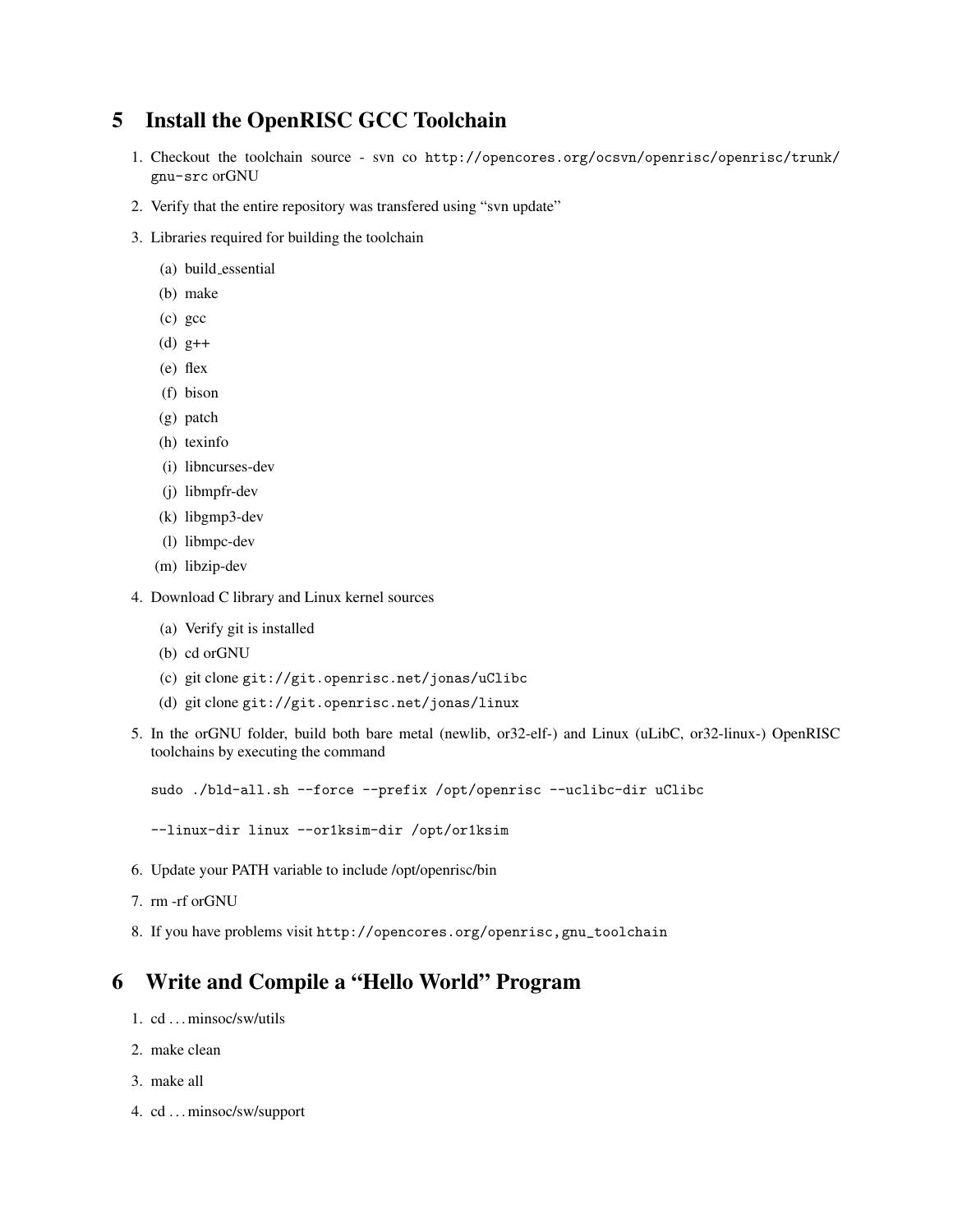- 5. In both except.S and reset.S, remove all underscore prefixes from all referenced functions
- 6. Update board.h with the correct frequency "define IN CLK 100000000"
- 7. make clean
- 8. make all
- 9. cd ... minsoc/sw/drivers
- 10. make clean
- 11. make all
- 12. cd ... minsoc/sw/uart
- 13. make clean
- 14. make all

### 7 Compile the Debug Interface

- 1. cd . . . adv debug sys/software/adv jtag bridge
- 2. Configure the Makefile
	- (a) Change "prefix" to the path where the binary will be stored, in a bin folder
	- (b) Select the correct option for "BUILD ENVIRONMENT"
	- (c) Change "INCLUDE JSP SERVER=true" to "INCLUDE JSP SERVER=false"
- 3. make
- 4. sudo make install
- 5. Add "prefix"/bin to you PATH variable

### 8 Gather the JTAG Device Files

- 1. Copy the bsdlFiles folder to the directory where all the cores were checked-out into
	- (a) To find the bsdl files for all the devices on the JTAG chain of the FPGA, first create a list of devices using Xilinx's Impact tool
	- (b) Locate the bsd file for each device in the Xilinx ISE installation folders and copy it to the bsdlFiles folder

### 9 Debugging

- 1. Start the JTAG bridge software
	- (a)  $cd \dots bsdlFiles$
	- (b) adv\_jtag\_bridge xpc\_usb
- 2. Start cutecom
	- (a) Change to the cutecom folder
	- (b) sudo ./cutecom
	- (c) Set the baud rate to 115200